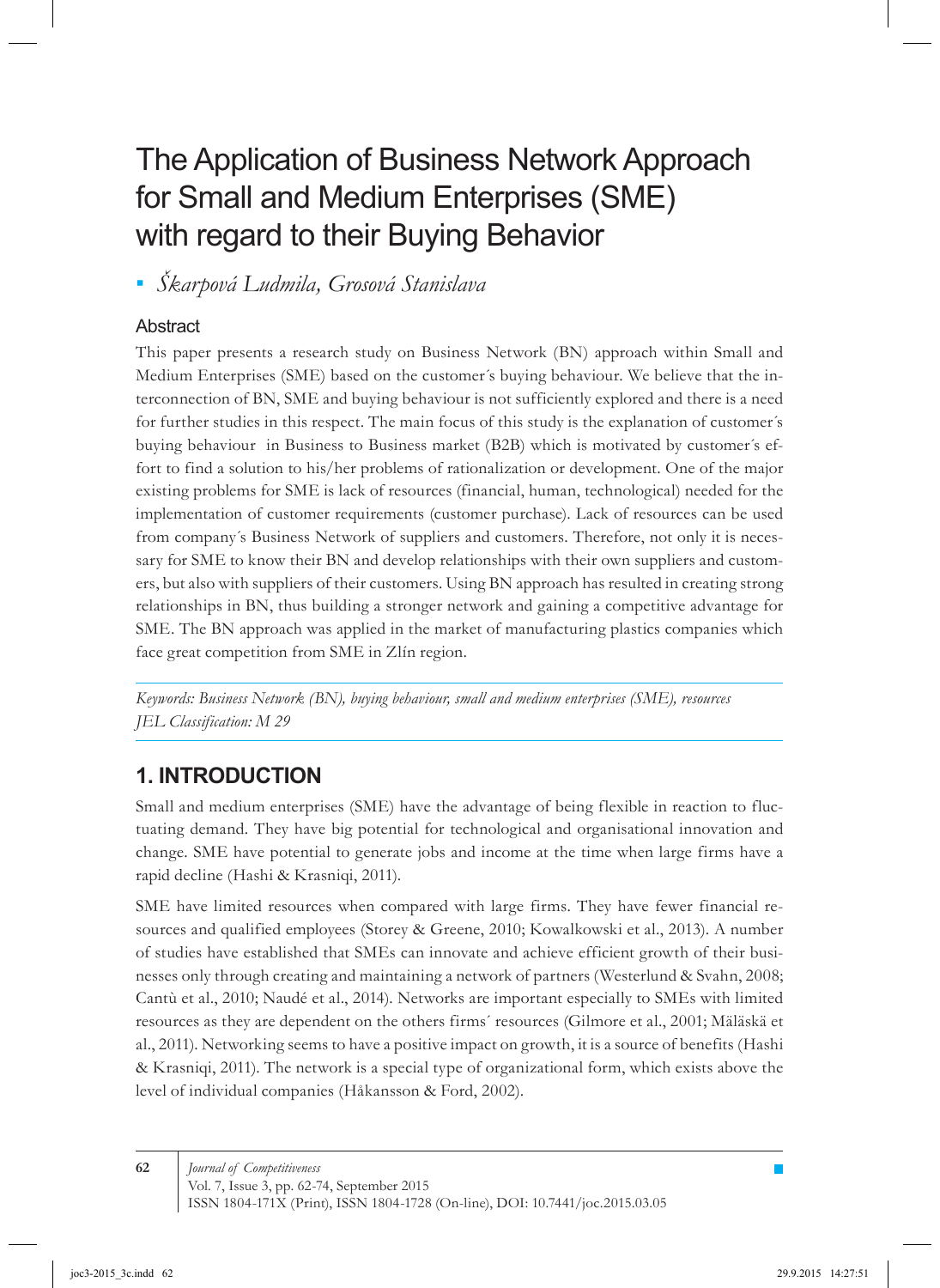Networks are strategic for development and expansion of new ideas and innovations. Innovations are the key for creation of competitive advantage. Networks provide access to resources, knowledge and skills required for the development and exploitation of new business opportunities. Business innovation and competitive advantages don't arise in isolation from other companies (Freytag & Young, 2014; LaPlaca, 2014). The success of the relationship, but also the result of a relationship, fundamentally depend on how well the two parties exploit resources owned by other companies (Forsström, 2005). The benefit of business network is that any positive effect (e.g. innovation and improvement) may be distributed among all participants, in direct and in indirect relationships. The truth is that strong players in the network are those who have made investments in the past and have the ability to mobilize their own resources and the resources of others. Those players have the final word on the network. The network does not provide equal opportunities to all who are associated with it, it supports mostly those who have major investments. It is due to the different abilities of the actors in the companies in the network (Håkansson et al., 2009).

SMEs are an important group in the market. The business network approach allows to: (a) Exploit the potential of the network to solve problems of strategic customers, (b) establish longterm relationships with them, and (c) gain a competitive advantage. SMEs cannot use business network approach for all of their customers due to prohibitive coordination costs. Therefore, it is important to choose appropriate customers.

In theoretical part, we seek answers to the following questions: (Q1) Does BN approach provide a solution for the lack of resources for SMEs? (Q2) Is the aim of buying in B2B market seeking solutions for customer´s problems? (Q3) Is the creating relationships in BN an important part of buying in B2B market? In empirical part, we seek answer to the following question: (Q4) Is the BN approach as a useful tool how to increase the competitiveness?

# **2. THEORETICAL BACKGROUND**

### 2.1 Importance of SME

 $\Box$ 

SMEs are important sectors of developed market economies (Hallberg, 2000; Veber & Srpová, 2008). They ensure uniform employment and more varied offering, provide a better choice for customers and increase negotiation power of customers against large enterprises.

Nožička (2012) has stated that against strong chains and large corporations are standing enterprises with fewer than 250 employees, which are known as small and medium enterprises. They are irreplaceable to satisfy local and small markets, to create jobs, to enhance offerings but also to open new markets based on the ability to flexibly utilize new ideas and technologies. According to Cooney and O´Connor (1996), smaller enterprises allow their size to move in closer contact with the market and to react flexibly to customers' requirements.

Technological innovation is an important element in today's economy. It is about extension of computers, internet, trend towards miniaturization, boom of biochemistry, nanotechnology and the use of electronic components in the automotive industry (Mohr, 2001). Technological innovations are important resources of competitive advantage for companies, for the whole industry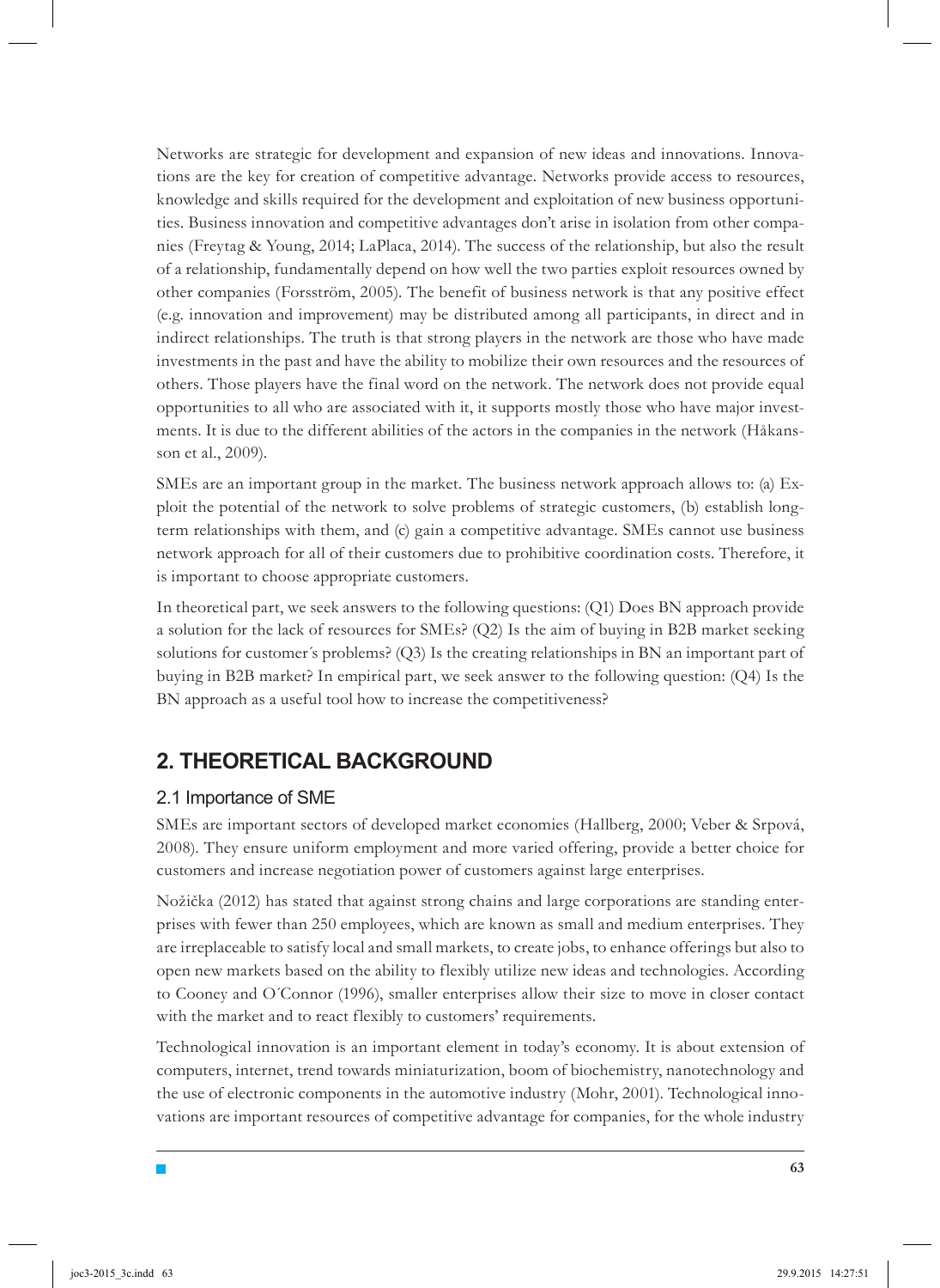and also for the society (Butje, 2005). SMEs play an important role in the technological innovation, especially in the early stages of the life cycle of technology. Since the Second World War more than 50% of innovations and even up to 95% of radical innovations have been created by SMEs. Some studies indicate that the process of continuous improvement in production can increase productivity and production flexibility and product improvement may lead to an increase in sales (Tidd et al., 2007).

### 2.2 Problems of SME

Lack of resources is a grave problem for SMEs. In connection with lack of availability of information there can be a limited perspective on market orientation, competition and trends in the wider market environment. These problems cause great mortality for SMEs (Havlíček & Kašík, 2005). Lack of resources limits the possibilities for SMEs to invest in new equipment and, hence, they often depend on the different actors in the network which have the right resources (Ulaga et al., 2002; Kowalkowski et al., 2013). The key to success is the ability to coordinate the work with limited resources (Kowalkowski et al., 2013). From the environment outside the company, different resources can be obtained. The potential of a company will depend on its ability to combine these resources with its internal resources. Environment is constantly changing, and adapting the company to these changes is necessary (Håkansson & Snehota, 2006). The limited resources of SMEs need to be complemented by external resources (Pressey et al., 2009). Due to networking capabilities of suppliers, SMEs get access to valuable resources (Ellegaard, 2006; Pressey et al., 2009).

SMEs (Cooney & O´Connor, 1996) do not have the economic power to enable them to rapidly introduce new products to the market. Due to their size, they cannot benefit from economies of scale. Ford et al. (2006) say that SMEs have a lack of time to ensure that they can carry out their business. Nožička (2012) further highlights the need for customer information, competition and other members around the company to maintain a competitive advantage. SMEs do not have sophisticated information systems tailored to their needs.

Models and policy networks were inspired both by economic theory as well as innovative systems and clusters (Håkansson et al., 2009). Each firm must find and maintain long-term competitive advantage in the market (Blažková, 2007). BN approach allows for solving the customer´s problem and also for using resources in the network. It is suitable for SMEs, which face great competition and are looking for a way to survive in the market and consolidate their position.

### 2.3 Buying of SMEs and Business Network Approach

SMEs would benefit from effective purchasing (Dollinger and Kolchin, 1986; Gadde & Håkansson, 2001; Pressey et al., 2009). SMEs buy differently than large firms. They do not have time for long shopping. They require direct contact with one representative supplier, they use information on the internet and provide support after the sale. They want to build relationships and look for business partners. Sales strategy must be adapted to everyday problems of small businesses (Feder, J. B., 2003; Green, J., 2003; Kopytoff, 2003; Gilbert, J., 2004; Kotler, P. & Keller, K.L., 2007).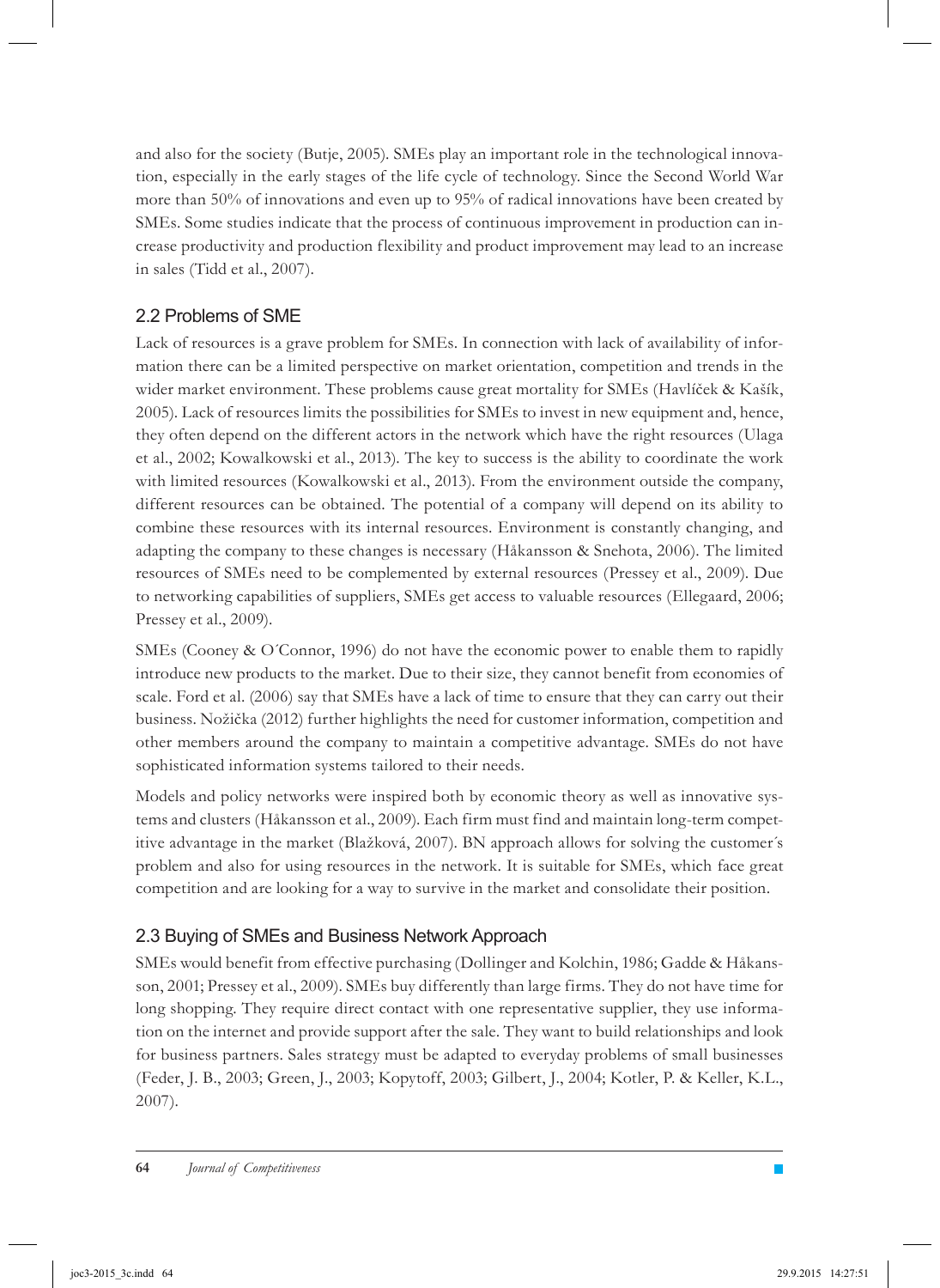Ford et al., (2006) state: "Business purchases are driven by specific problems. Customers are seeking solutions to their problems. Solutions require an offering from a supplier. Offerings consist of a combination of: products/services/advice and delivery at a particular cost that will include but not be limited to the price paid. The solution to customer problems may also require adaptation by the supplier and effort and adaptation by the customer".

Purchasing departments in companies are becoming more important in development problems. Offering is the result of the relationship and interaction between supplier and customer. Solving most of the problems takes place due to the existing relations between the supplier and the customer. The main task of business marketing (and purchase) is: finding, developing and managing critical and important business relationships within a complex network that surrounds them (Ford et al, 2006). Purchase plays a major role in the managing of external resources and activities and their integration into relationships with other companies in the network (Håkansson et al., 2009).

A business network consists of many companies, each with their own problems and resources. Companies are linked together in order to solve those problems and to exploit those resources (Ford et al, 2006). Connection between BN and business relationships can be described as follows: Business network is a set of interconnected business relationships (Anderson et al., 1994). Each of a company's relationships is an important part of a wider portfolio of relationships. Ford suggested that managing of relationships portfolio is like managing of various stocks, as the aim is to maximize the return on investment in relationship. There must be sufficient resources and investment relationship with both the supplier and the customer. All the relationships define the company's position in the network (Ford et al., 2006). Opportunity for a new business can be developed through interaction and collectively discovered and exploited (Ciabuschi et al., 2012). Business relationships are interconnected and interacted with each other. Development of the relationship between the two companies is influenced by many factors: Past relationship, present relationship, experience of both companies from their other relationships, current events in other relationships of both companies, mutual expectations with respect to future events but also the wider network around two companies (that are not directly involved). Network paradox is that the existing relationships (and position in the network) restrict the company's ability to negotiate with new counterparts in the network. The only option for achieving change is through a network (Håkansson & Ford, 2002).

Relationships are the basis for cooperation, the means to gain access to the resources of our suppliers, customers, other members of the network and resources in the wider area network (other networks). Managing of relationship is a long-term issue because it involved adapting offerings by both supplier and customer (Ford et al., 2006). The success factors for managing of relationships (Ulaga et al., 2002) are as follows: early access to new projects of customers and available knowledge for it; fast response to inquiries of customers; providing solutions to the customer's needs and delivering on promise; developing a relationship; handling projects from the beginning to the end; knowledge of potential customers and their actors; experience of staff and outside specialists for handling project.

The relationship evolves over time. At the beginning of the relationship, it requires knowledge of both parties and the direction in which these companies develop. During the existence of the

T.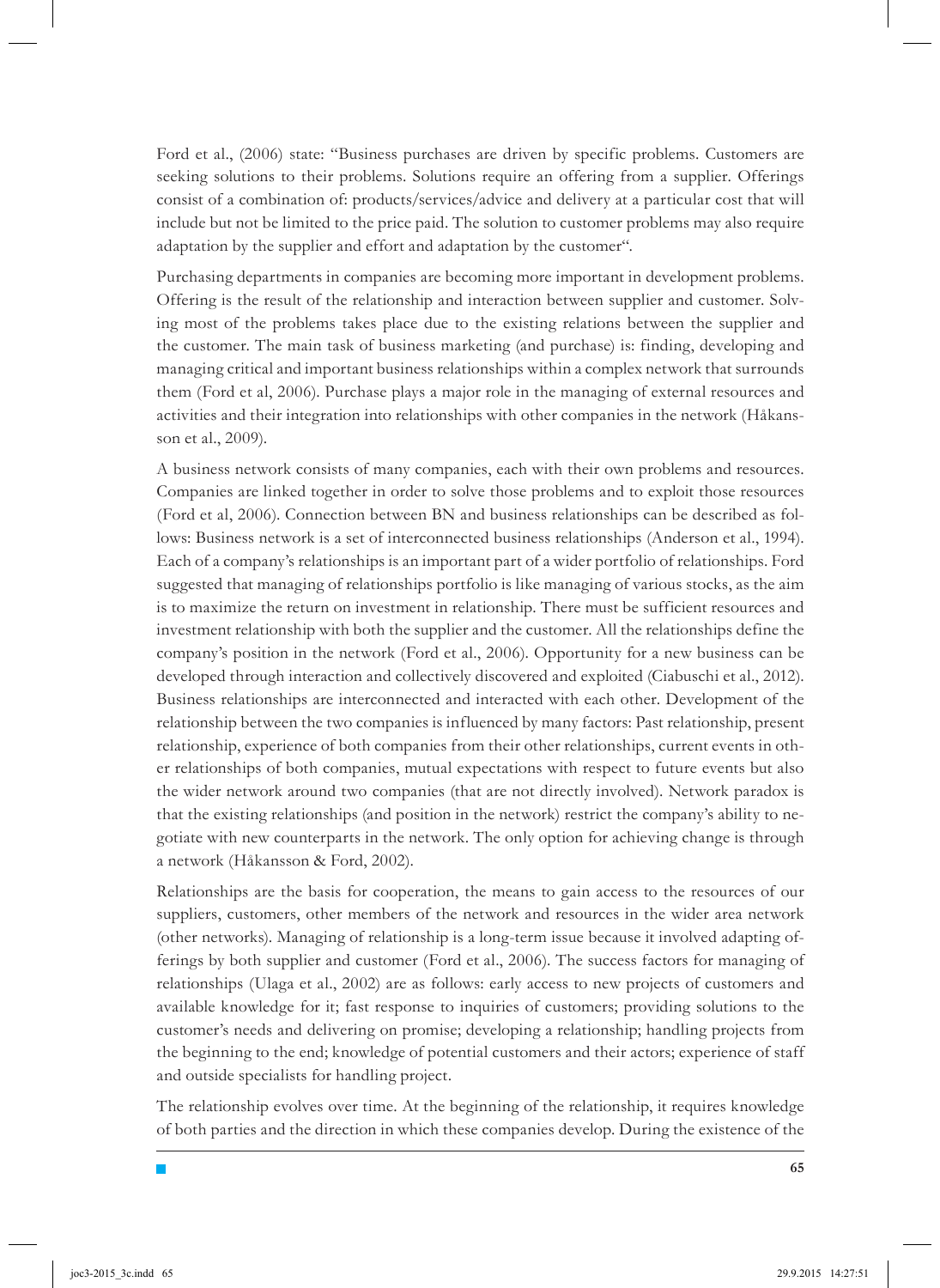relationship the necessary adaptation and commitments must be made by both parties (customer and supplier). Once a relationship has already existed, supplier can begin to focus on a detailed analysis of the customer (Freytag & Clarke, 2001). Commitment and trust motivate marketers to maintain a relationship and investment in long-term cooperation with external partners. The presence of commitment and trust encourages skills, productivity and efficiency (Morgan & Hunt, 1994). The relationship evolves because the customer believes that supplier will help solve one or more specific problems. Interactions between companies allow both an economic advantage from the outside world. Surrounding the company is a resource of potential cooperation and mutual benefit. Ongoing mutual interaction provides stability in a world that is unpredictable Håkansson et al., 2009).



*Fig. 1 – Connection of business relationships: complex questions. Source: (Håkansson et al., 2009), p. 249*

#### 2.4 Customers in Business Network

Ford et al. (2006) has stated the network approach as most appropriate in relation to the customer. The aim is to create an individual offering that will solve the specific customer's problem. Marketing in the B2B market is long-term activity and includes cooperation with the customer, but also with our suppliers and sometimes even with our competitors to solve the customer's problems and ours. It is necessary to understand the customer's environment and the networks of other companies within which business takes place, to know the problems and resources in the network. Freytag and Clarke (2001) have mentioned the existence of approaches that characterize the extent of the relationship between supplier and customer. On the one hand, we are talking about a simple market transaction without the need to build relationships. Further, close cooperation, strong ties and highly customized product (adapting to the needs and deficiencies of customers), there is a complex relationship managment. At some point, the market has been replaced by the term relationship passes from customer satisfaction in the short term to long term. (Sheth & Sharma, 1997; Freytag & Clarke, 2001) emphasize the need for a shift from transaction-oriented marketing strategy to relationship-oriented strategy, in response to the growing turbulence in the market and pressures to improve performance.

A supplier usually has a limited number of important customers. This is because it focuses only on selected issues. Large investments are needed just to meet the requirements of a few customers and the supplier does not have more resources needed to maintain relationships with several customers (Ford et al., 2006). The company develops through their relationships, so it is important to have proper counterparts in the relationship (Håkansson & Ford, 2002). It is impossible

П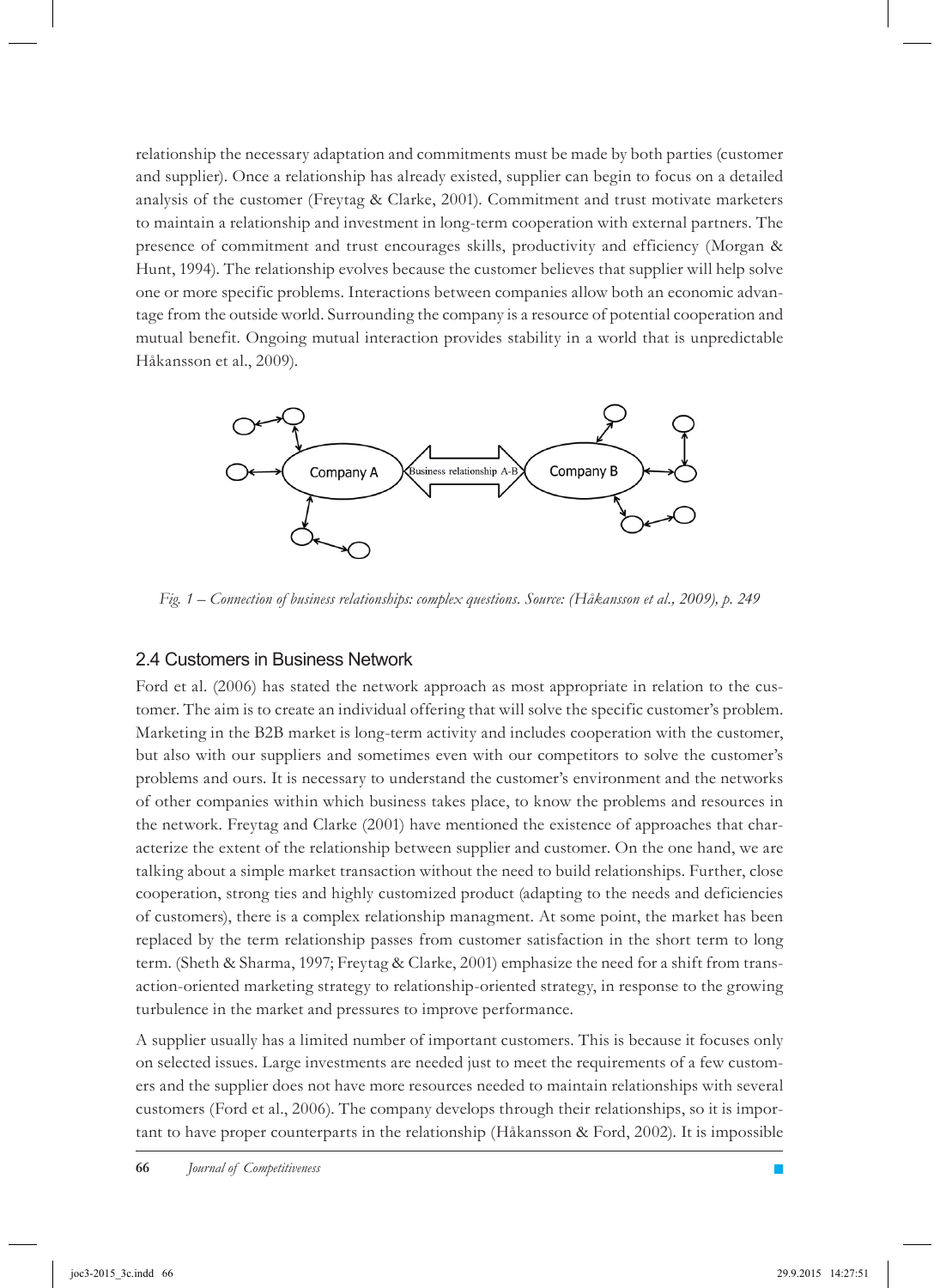to have a close relationship with every customer. It is necessary to make a strategic decision: With whom we want to create a relationship, how close a relationship, when the relationship will arise, for what purpose and which concept we choose (Harmel & Prahalad, 1990; Freytag & Clarke, 2001).

By using financial indicators and cost analysis we can determine the effectiveness of a particular business. However, they are insufficient to determine whether it is effective in a network. The effectiveness of the company can achieve diversity and innovation in the network. Companies need to gain access to the valuable resources of other companies. Development and use of opportunities arising from the interaction with others lead to sustainable growth. Only profitable growth is sustainable. Unprofitable growth is also due to dependence on suppliers or customers. Efficiency is the basis for measuring the performance of companies in the B2B networks (Mouzas, 2006).

For managing the relationship with a customer, it is necessary to understand him/her and his/ her problems. Application of network approach means that we must analyze current and potential customer relationships and analyze technological resources of the supplier and the customer. The basis of the relationship is to find solutions for customer's problems, but at the same time, to maximalize the return on investments to relationship and technologies. For the managing and evalutation of relationships in the network, it is also necessary to determine the actual cost of adapting offerings including cost for customer service. Portfolio relationships cannot be evaluated only based on financial indicators, because non-financial indicators are also necessary. Expanding customer base is difficult because the portfolio consists of different customers with specific requirements and problems. Before the foundation of the relationship and continuously thereafter, marketers are doing research on potential important customers during their personal visit. Customer research must be systematic and must be based on an analysis of financial reports and statements of customers Based on the output, we prepare a detailed plan on how to approach the customer and the creating of offering (Ford et al., 2006).

# **3. RESEARCH METHODOLOGY**

T.

We have investigated company P, operating in a plastic industry, which is characterized by strong competition. Company P is divided in two divisions. In Division one was used the BN approach in relation to its strategic customers. Divizion two stayed with the traditional approach and its customers are from the segment Pyrotechnologies, compared with the division one through the continuous fall in the profit and loss of sales volume.

We analyzed all 50 customers of company P. The analysis was conducted in two rounds. At first, we used the financial indicators for the chosen 12 customers, who create 80% of sales in Division one. In the second round according to the non-financial indicators, we got three strategic customers: Customer F, Customer K and Customer C. The next step was to characterize their problems and do an analysis of the resources needed to solve these problems. Followed by knowledge of their business network, the analysis was applied to all participants in BN and the functionality of links between individual members was explored. Next was the selection of extent of the network, which is designed by specific problems. We present the procedure and the characteristics of BN of strategic customers.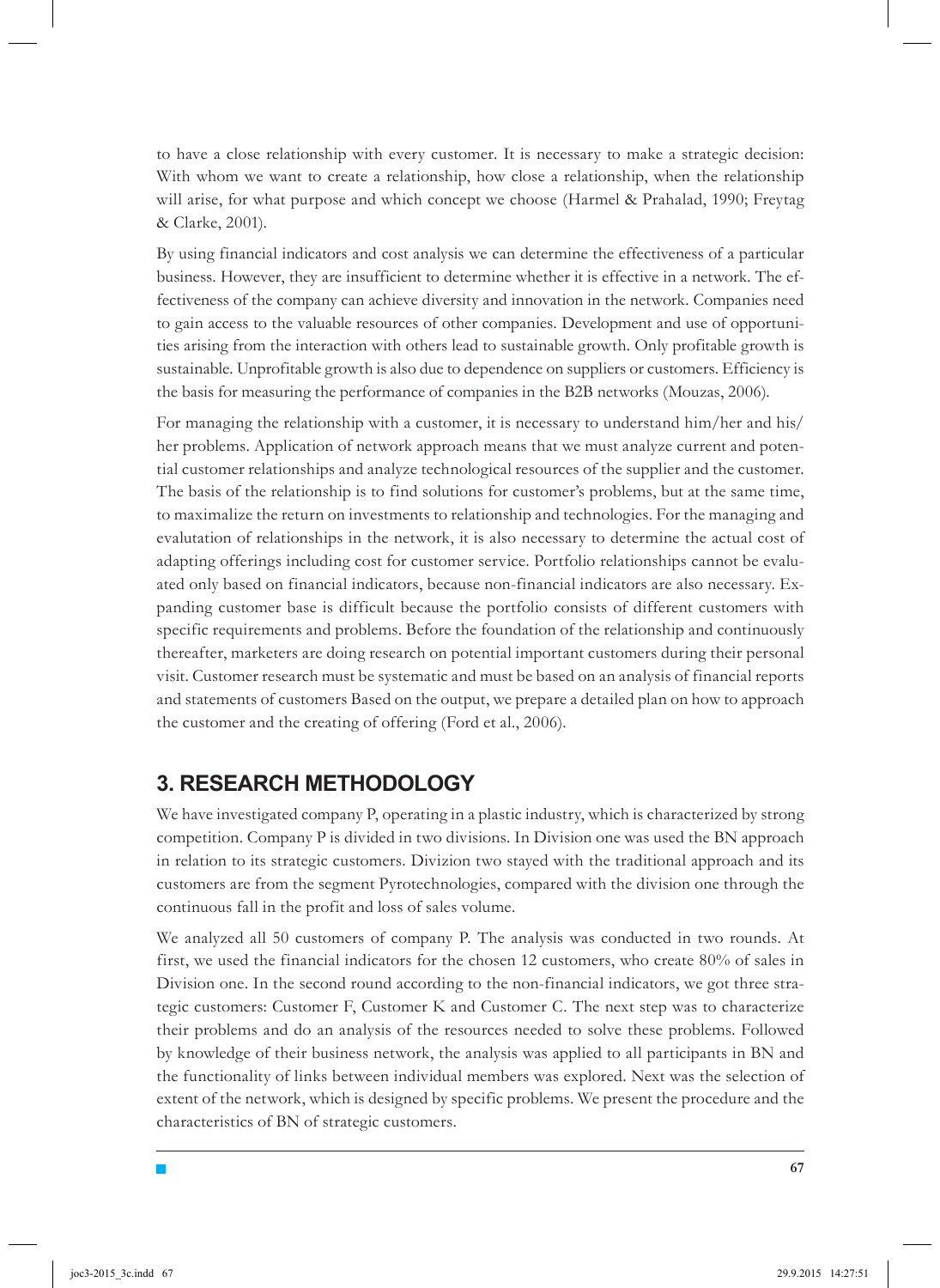For managing the business relationships between the supplier and its strategic customers, the following processes are necessary: Selection of strategic customers according to financial and non-financial indicators, characterisation of choosing strategic customers, specification of their problems and needs, and the idea of solutions for their problems. The next step is to classify customers into categories based on the relationships portfolio of the supplier and to evaluate the benefit of the selected customer relationships

Selected financial indicators for choosing strategic customers:

- New products. *▪*
- Sales. *▪*
- Margins. *▪*
- **•** Return on investment.
- **•** Expected value in the future.

Selected non-financial indicators for choosing strategic customers:

- Source of new technology useful for other customers or providing a distinct competitive *▪* advantage.
- Connection with other relationships, the possibility of resource utilization in the customer´s *▪* network.
- Satisfaction and trust in the relationship. *▪*
- *.* Intensity and duration of the relationship.
- Growth potential of the relationship (new projects). *▪*
- The importance of the relationship of a customer. *▪*

The result of the strategic choice of customers is their inclusion in the portfolio of relationships. Ford et al. (2006) states: This portfolio is created by different relationships. The relationships are following: Yesterday´s profits, the old men, the "fall-guys", the cash cows, Minor relationships, Today´s profits, Tomorrow´s profits and New technical or commercial requirements.

In the portfolio of relationships are the cash cows, the customers with the largest sales volume, but their profitability are declining over time. Minor relationships are made up of all small customers (Ford et al., 2006). This group as well as Tomorrow's profits must be continually analyzed and their potential in the future evaluated. Ford et al. (2006) states: The old men are based on the long-term interaction between friends among customer and supplier. These relationships are expensive and have no future. The "fall-guys" plans simply exploit the supplier, but the relationship has no future.

# **4. RESULTS**

Customer K is from automotive industry. Its problem is Ca project, which belongs to rationalization. For successful running of this project supplier P must cooperate with suppliers O and GF of customer K and manage relationships in BN of the customer. Customer K has no resources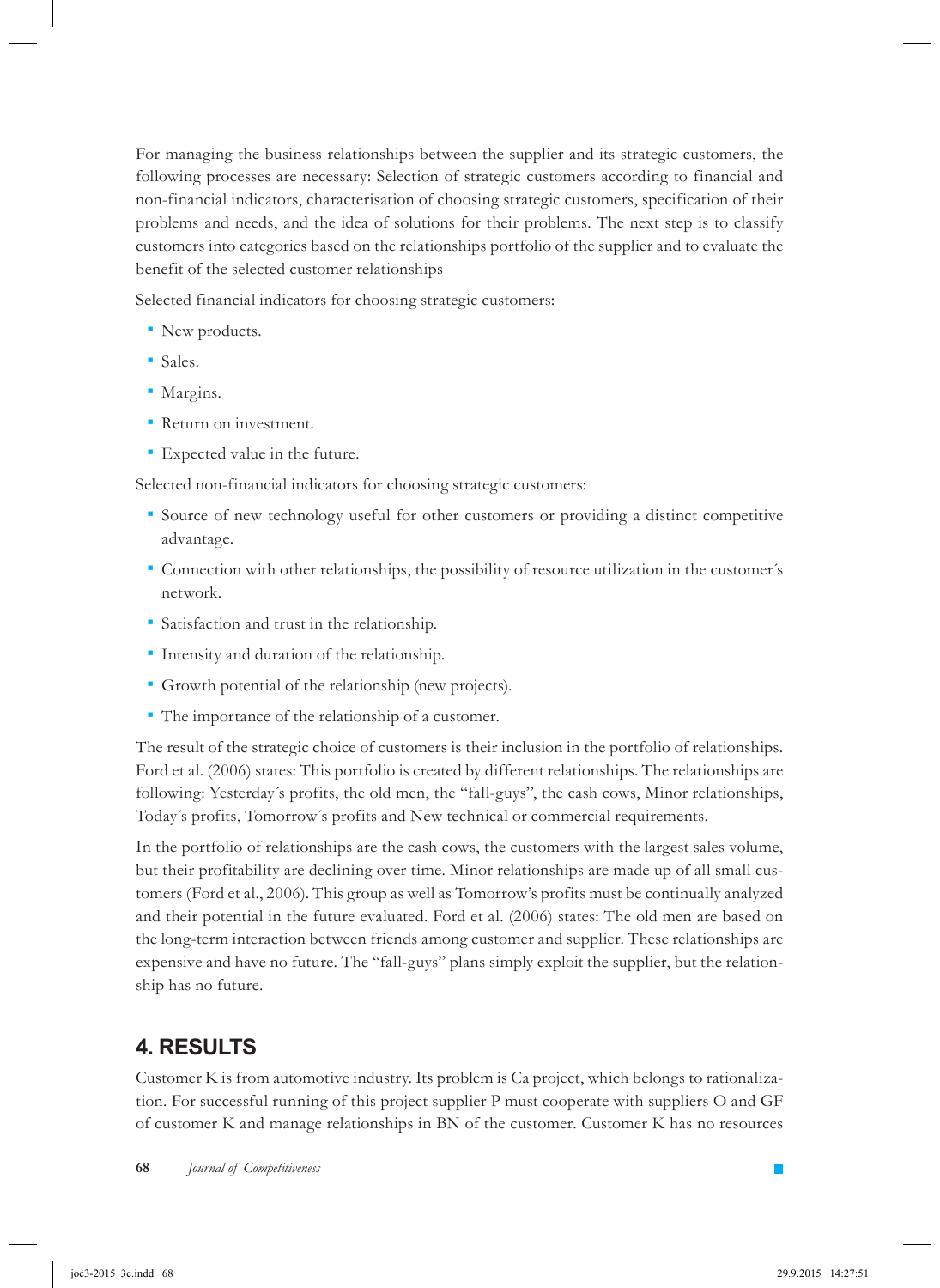necessary for this project. But in the case of loss of project it risks losing its strategic customers. Figure 2 provides the functional relationships in the network of the customer built by supplier P. It also shows the relationships that were not functional. Over the life of the project (9 months) the waste was decreased from 65% to 35%. There was a stabilization of supply, creating a safety stock to ensure continuity of production for all network members. Between company P and customer K a stronger relationship was built and cooperation was extended by 3 new projects. Now this customer belongs to Today´s profits category.



*Fig. 2. – Customer K and its business network. Source: Authors.*

Customer C is from construction industry. Its problem is the management of a wide range of products that are assembled together for its strategic customer S. It also requires frequent innovations of existing products. Customer C is seeking solutions for the problems related to the rationalization and development. For successfull running of this project supplier P must cooperate with the customer C and with his customer S. Supplier P must understand BN of customer C and participates in managing the relationships in BN. Customer C does not have the manufacturing resources required to ensure the project. Figure 3 provides the functional relationships in the network of customers built by supplier P. It also shows the relationships that were not functional. During the existence of cooperation the number of new products increased up to 6-times. Now this customer belongs to Today´s profits category.



*Fig. 3. – Customer C and its business network. Source: Authors.*

Customer F operates in different industries, its customers are from Business to Customer market (B2C). Its problem is development and subsequent management of wide range of products that must meet high requirements of appearance. He also requires frequent innovation in product lines. Customer is seeking solutions for the problems related to the rationalization and development. For successful running of this project, supplier P must create a whole network of customer F and to manage cooperation between all members of the network. Customer F does not have the resources for implemetation of the project and cannot manage cooperation in network. Figure 4 provides the functional relationships in the network of customer built by supplier P. It also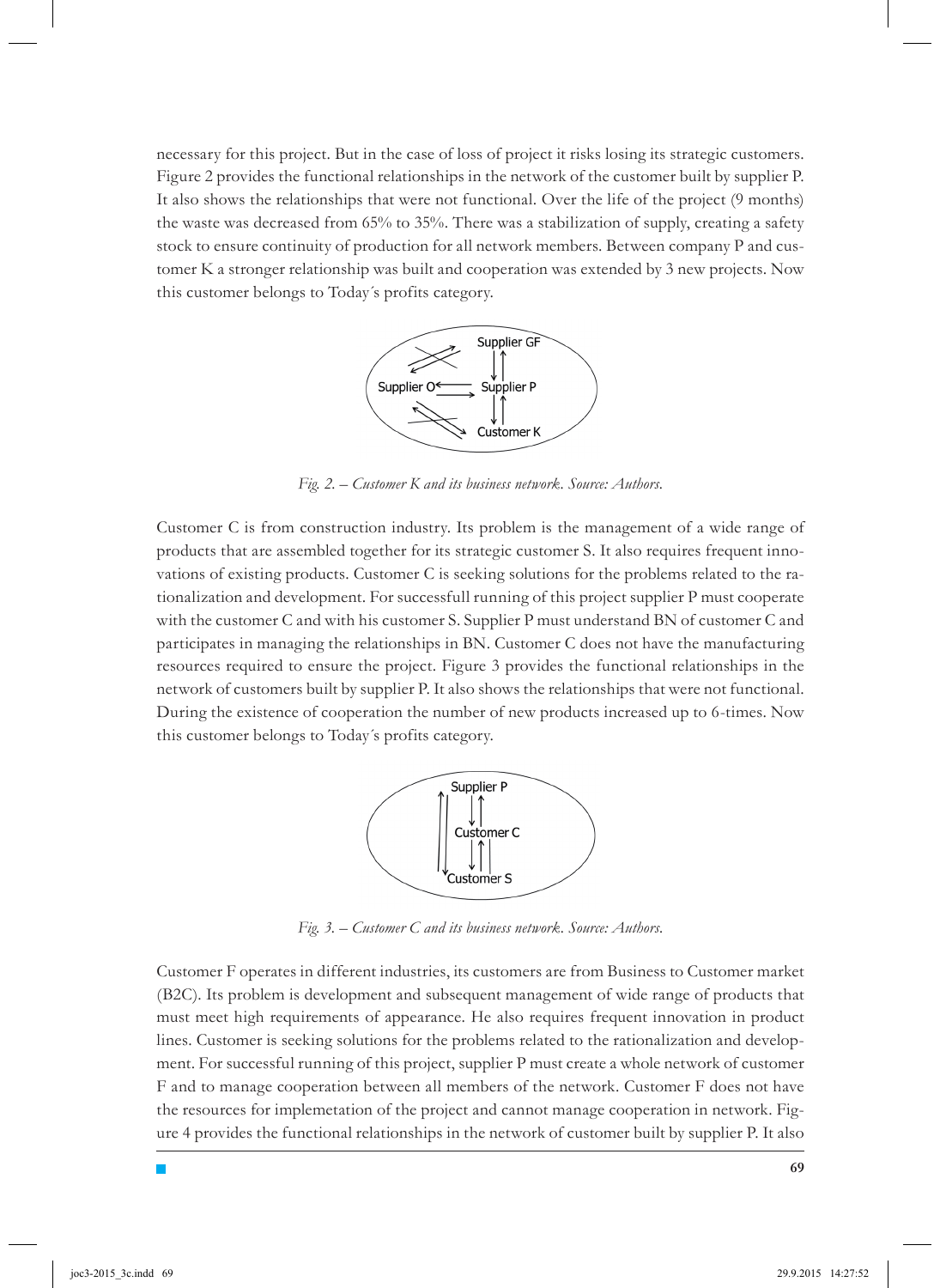shows the relationships that were not functional. During the existence of cooperation the production portfolio increased by almost 100%. Supplier P gained knowledge of new technology, which he used for other customers. Now this customer belongs to Today's profits category.



*Fig. 4. – Customer F and its business network. Source: Authors.*

Customer K, customer F and customer C were selected according to non-financial indicators. They all provide an important source of new technology for company P. Customer K enters successful to automotive industry, customer C experiences with assembly and customer F offers new technology. Company P gained access into customers´ resources and network connection. As a result, Company P built the important relationship with its customer that was mutually adapted manufacturing operations and realized new projects.

The following tables provide sales of strategic customers compared with the total sales of Division 1 in company P and number of new products during the monitored period.

| Sales mil. (CZK)/Year          | 2009 | 2010 | 2011 | 2012 | 2013 | 2014 |
|--------------------------------|------|------|------|------|------|------|
| Customer K                     |      |      |      | 3,4  | 7,4  | 7,2  |
| Customer C                     | 2,8  | 4,5  | 4,5  | 8,4  | 6,8  | 6,1  |
| Customer F                     |      |      |      |      | 0,1  | 1,2  |
| Total amount of cus-<br>tomers | 2,8  | 4,5  | 4,5  | 11,8 | 14,2 | 14,5 |
| Division 1 total               | 15,0 | 17,3 | 20,2 | 24,2 | 26,7 | 29,0 |

Tab. 1. – Sales of strategic customers for Division 1. Source: Authors.

|          | Tab. 2. – The number of new products related to strategic customers in Division 1. Source: |  |  |  |  |
|----------|--------------------------------------------------------------------------------------------|--|--|--|--|
| Authors. |                                                                                            |  |  |  |  |

| New products<br>number/Year | 2009 | 2010 | 2011          | 2012 | 2013 | 2014 | $2015*$ |
|-----------------------------|------|------|---------------|------|------|------|---------|
| Customer K                  |      | ۰    |               |      |      |      |         |
| Customer C                  |      | 3    | $\mathcal{D}$ | 29   |      | 11   |         |
| Customer F                  |      | ۰    |               |      | 11   |      |         |
| Division 1 total            |      | 3    |               | 30   | 17   | 21   | 18      |

\* Data are to 1.5.2015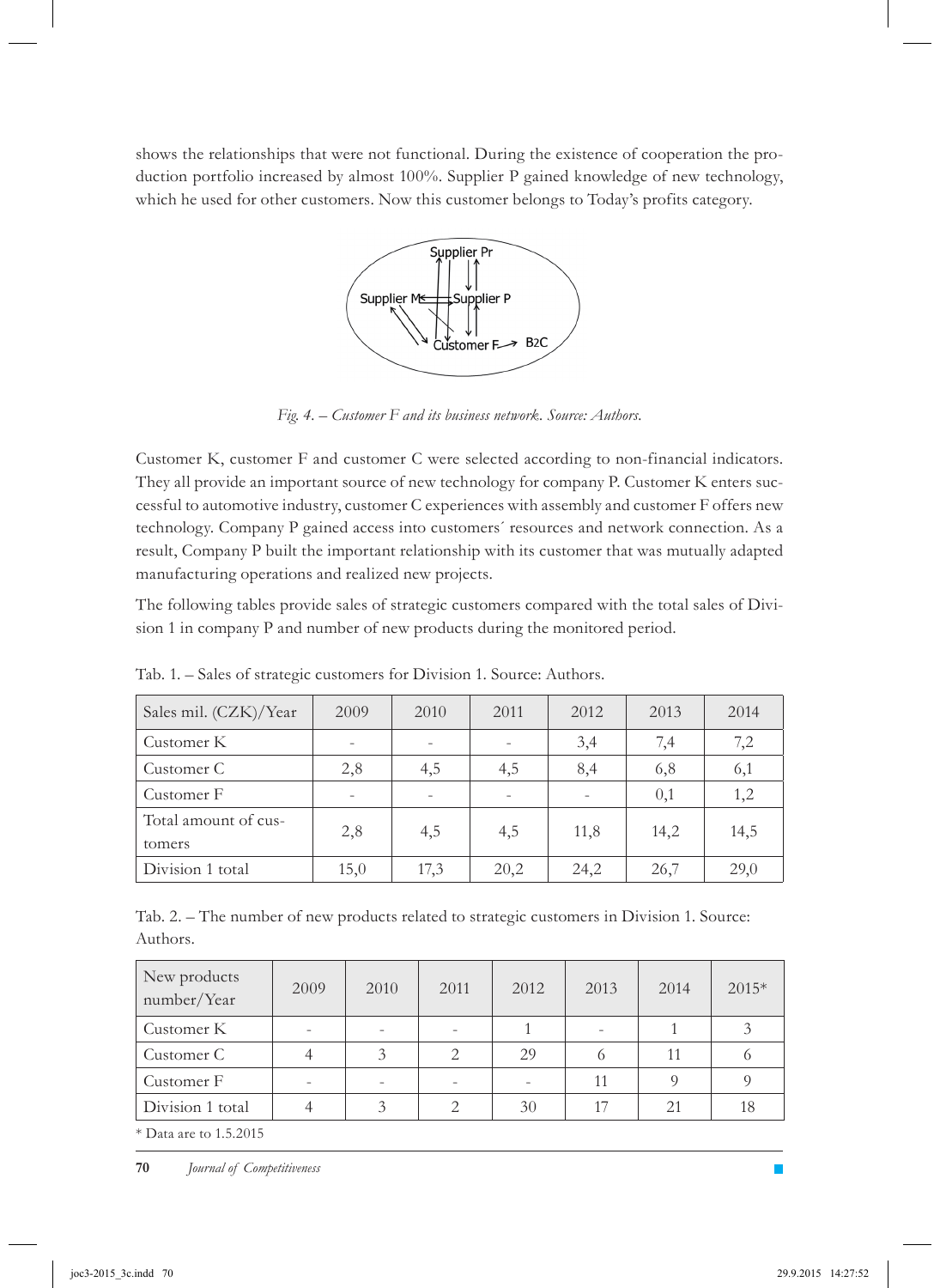| Sales mil. (CZK)\Year | 2009 | 2010 | 2011 | 2012 | 2013 | 2014 |
|-----------------------|------|------|------|------|------|------|
| Division 1 total      | 15,0 | 17,3 | 20,2 | 24,2 | 26,7 | 29,0 |
| Division 2 total      | 19,3 | 25,2 | 23,9 |      | 15,3 | 12,8 |

Tab. 3. – Comparison between Division 1 and Division 2. Source: Authors.

Table 3. provides a comparison of sales between Division one (BN approach) and Division two (traditional approach). In Division one, BN approach is applied based on solving problems and building relationships with strategic customers.

### **5. MANAGERIAL IMPLICATIONS**

The purpose of this study is the application of BN approach to selected company P in the market of SMEs plastics companies in the Czech Republic in Zlín region. For five years, we have analyzed the selected indicators for company P, its customers and suppliers. Due to the strong competition in the market among plastics companies, we were looking for ways to increase competitiveness. During the application of BN approach, company P has undergone many changes that have impacted positively its financial indicators of competitiveness.

If SMEs are facing big competition in the market, or is struggling with a decline in profits and losing customers, it's time to apply the BN approach. The findings of this study provide a structure for how to apply BN approach to SMEs in the market for production of plastic products. The first step is understanding the strategic customers and their BN. The next step is to find solutions to their problems using resources located on the network and building a relationship. By providing solutions to new problems, the customer can decide about remaining in the running projects. A new customer has great potential that we don't want to refuse, but we can use resources (knowledge and technology) from our suppliers for creating an offering, followed by building and maintaining the relationships of all involved counterparts in BN for the long run. The last step is the evalutation of the benefits of the relationships with customers, the analysis of the potential new and existing customers and their role in the portfolio of relationships. The risk of applying the BN approach is that a bad choice of customers, where we want to apply this approach. This would imply use of limited enterprise resources for unimportant customers.

# **6. CONCLUSIONS**

T,

We have observed that the application of BN approach had positive effect on the division one and this approach strengthened the company´s position in the market and increased its competitiveness. In this paper, the scientific goal of presented methodology is applying the BN approach as a useful tool how to increase the competitiveness among SMEs. We believe that the application of BN approach in practice is the strategic key trend for future development of SMEs. In addition, clusters and ability of innovations play important roles in future development of SMEs.

BN approach is a new concept that still faces a lack of empirical studies. We have shown the possibility of its application in practice. Further investigation can be done to evaluate the benefits of bonds between strategic customers and applications of BN to other companies in the plastic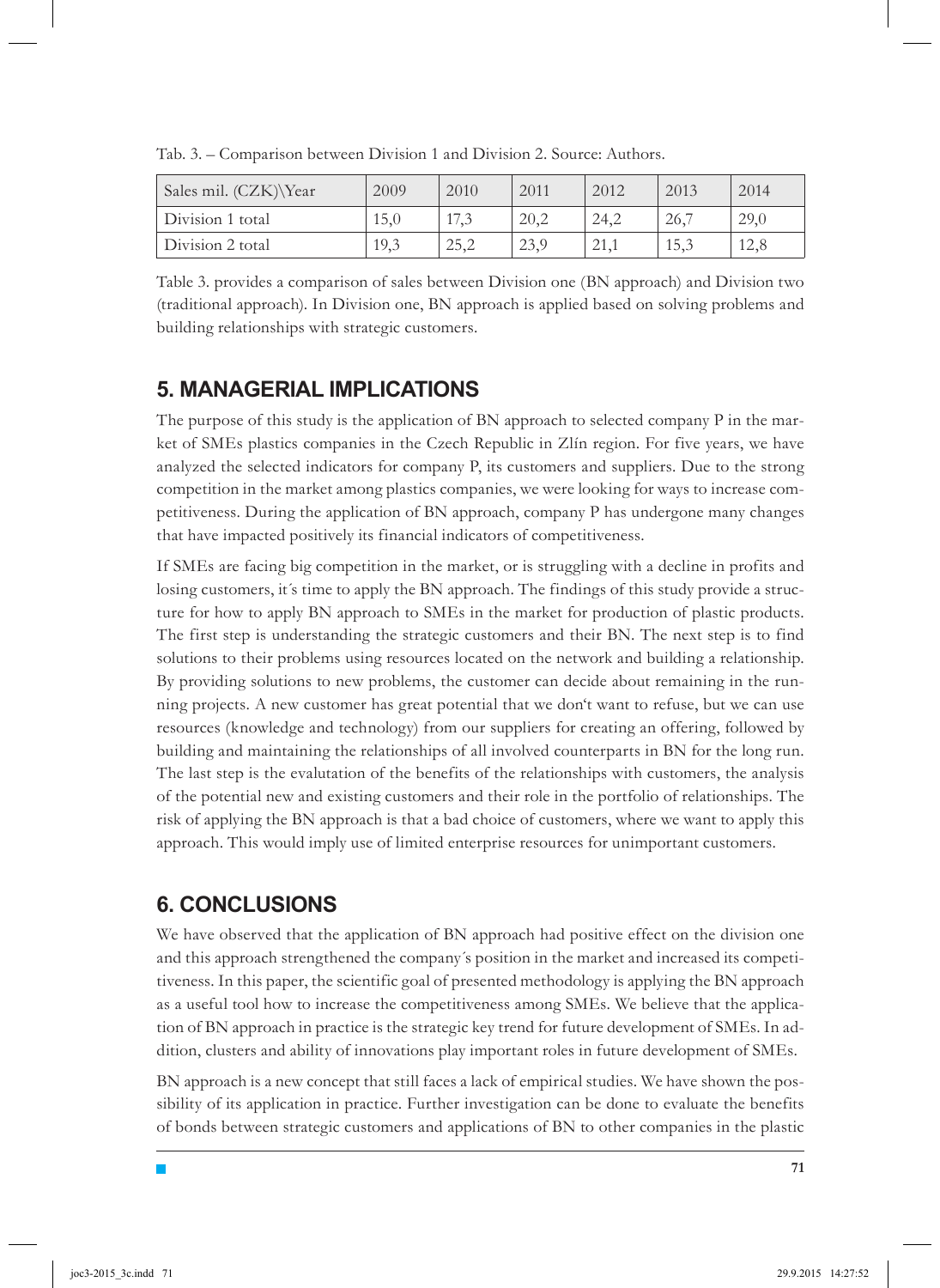industry. Next step of investigation will be examining changes in networks in the B2B market of selected companies, it means to analyze the dynamic of the networks. These topics are now the subject of on-going research investigation.

#### **References**

- Anderson, C. J., Håkansson, H., & Johanson, J. (1994). Dyadic Business Relationships 1. Within a Business Network Context. *Journal of Marketing,* 58 (4), 1-15. http://dx.doi. org/10.2307/1251912
- Blažková, M. (2007). *Marketingové řízení a plánování pro malé a střední firmy*. Praha: Grada. 2. ISBN 978-80-247-1535-3.
- 3. Butje, M. (2005). Product marketing for technology companies. Burlington, MA: Elsevier Butterworth-Heinemann.
- 4. Cantù, C., Montagnini, F., & Sebastiani, R. (2010). Organizing a network within the network: The case of MC Elettrici. *IMP Journal*, 4 (3), 220-243.
- 5. Ciabuschi, F., Perna, A., & Snehota, I. (2012). Assembling resources when forming a new business. *Journal of Business Research*, 65 (2), 220-229. http://dx.doi.org/10.1016/ j.jbusres.2010.11.029
- 6. Cooney, T. M., & O'Connor, A. (1996). Perceived barriers to innovation in small to medium enterprises. *Irish Marketing Review*, 9, 87-97.
- Dollinger, M. J., & Kolchin, M. G. (1986). Purchasing and the small firm. *American Journal*  7. *of Small Business*, 33-45.
- Ellegaard, C. (2006). Small company purchasing: a research agenda. *Journal of Purchasing and*  8. *Supply Management*, 12 (5), 272-283. http://dx.doi.org/10.1016/j.pursup.2006.08.004
- Feder, J. B. (2003). *When Goliath Comes Knocking on David´s Door*. New York Times, p. G13. 9.
- 10. Ford D., Gadde, L.-E., Håkansson, H., & Snehota, I. (2006). The Business Marketing Course, Managing in Complex Networks. England.
- 11. Forsström, B. (2005). *Value co-creation in industrial buyer-seller Partnerships creating and exploiting interdependencies: an empirical case study.* Åbo: Åbo Akademi University Press.
- Freytag, P. V., & Clarke, A. H. (2001). Business to Business Market Segmentation. *Industrial*  12. *Marketing Managemen*t, 30 (6), 473-486. http://dx.doi.org/10.1016/S0019-8501(99)00103-0
- Freytag, P., & Young, L. (2014). Introduction to Special Issue on innovations and networks: 13. Innovation of within, through and by networks. *Industrial Marketing Management*, 43 (3), 361- 364. http://dx.doi.org/10.1016/j.indmarman.2013.12.004
- Gadde, L.-E., & Håkansson, H. (2001). *Supply Network Strategies.* Chichester: Wiley. 14.
- 15. Gilbert, J. (2004). Small But Mighty. Sales & Marketing Management, pp. 30-35.
- 16. Gilmore, A., Carlson, D., & Grant, K. (2001). SME marketing in practice. Marketing Intelligence & Planning, 19 (1), 6-11. http://dx.doi.org/10.1108/02634500110363583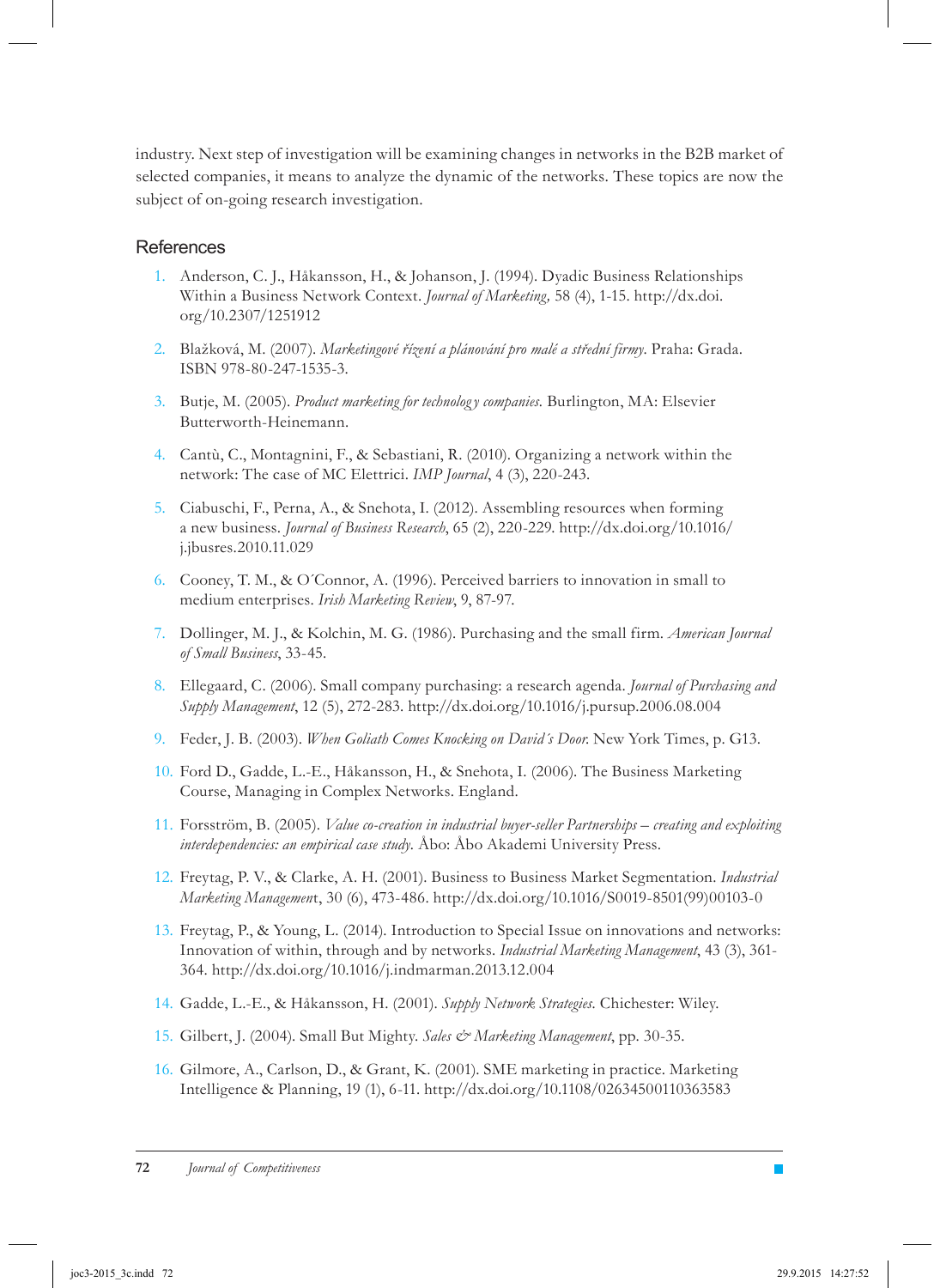- 17. Green, J. (21. April 2003). "Small Biz: Microsoft's Next Big Thing?" Business Week, pp. 72-73.
- 18. Håkansson, H., & Ford, D. (2002). How should companies interact in business networks? *Journal of Business Research*, 55 (2), 133-139. http://dx.doi.org/10.1016/S0148-2963(00)00148-X
- Håkansson, H., Ford, D., Gadde, L.-E., Snehota, I., & Waluszewski, A. (2009). *Business in*  19. *Networks*. Chichester: John Wiley &Sons.
- 20. Håkansson, H., & Snehota, I. (2006). No business is an island: The network concept of business strategy. *Scandinavian Journal of Management,* 22 (3), 256-270. http://dx.doi. org/10.1016/j.scaman.2006.10.005
- 21. Hallberg, K. (2000). *A Market-Oriented Strategy for Small and Medium Scale Enterprise*. Washington, D.C.: The World Bank. http://dx.doi.org/10.1596/0-8213-4727-6 for ISBN 9780821347270).
- 22. Harmel, L., & Prahalad, C.K. (1990). *The Core Competence of the Corporation*. Harvard Business Review Spring, pp. 79-91.
- 23. Hashi, I., & Krasniqi, A.B. (2011). Entrepreneurship and SME growth: evidence from advanced and laggard transition economies. *International Journal of Entrepreneurial Behavior & Research*, 17 (5), 456-487. http://dx.doi.org/10.1108/13552551111158817.
- Havlíček, K., & Kašík, M. (2005). *Marketingové řízení malých a středních podniků*. Praha: 24. Management Press.
- 25. Kopytoff, V. (28. July 2003). "Business Click on eBay". San Francisco Chronicle, p. E1.
- 26. Kotler, P., & Keller, K.L. (2007). Marketing management, Marketingová vsuvka: Návod jak *prodávat malým firmám*. (Vol. 12), Praha.
- 27. Kowalkowski, Ch., Witell, L., & Gustafsson, A. (2013). Any way goes: Identifying value constellations for service infusion in SMEs. *Industrial Marketing Management*, 42 (1), 18-30. http://dx.doi.org/10.1016/j.indmarman.2012.11.004
- LaPlaca P. L. (2014). Letter from the Editor: Innovation in business networks. *Industrial*  28. *Marketing Management*, 43 (3), 359-360. http://dx.doi.org/10.1016/j.indmarman.2014.03.001
- 29. Mäläskä, M., Saraniemi, S., & Tähtinen, J. (2011). Network actors´ participation in B2B SME branding. *Industrial Marketing Management*, 40 (7), 1144-1152. http://dx.doi.org/10.1016/ j.indmarman.2011.09.005
- 30. Mohr, J. (2001). Marketing of high-technology products and innovations. New Jersey: Prentice Hall.
- 31. Morgan, R. M., & Hunt, S. D. (1994). The Commitment-Trust Theory of Relationship Marketing. *Journal of Marketing*, 58 (3), 20-38. http://dx.doi.org/10.2307/1252308
- Mouzas, S. (2006). Efficiency versus effectiveness in business networks. *Journal of Business*  32. *Research*, 59 (10-11), 1124-1132. http://dx.doi.org/10.1016/j.jbusres.2006.09.018
- 33. Naudé, P., Zaefarian, G., Tavani, Z. N., Neghabi, S., & Zaefarian, R. (2014). The influence of network effects on SME performance. *Industrial Marketing Management,* 43 (4), 630-641. http://dx.doi.org/10.1016/j.indmarman.2014.02.004